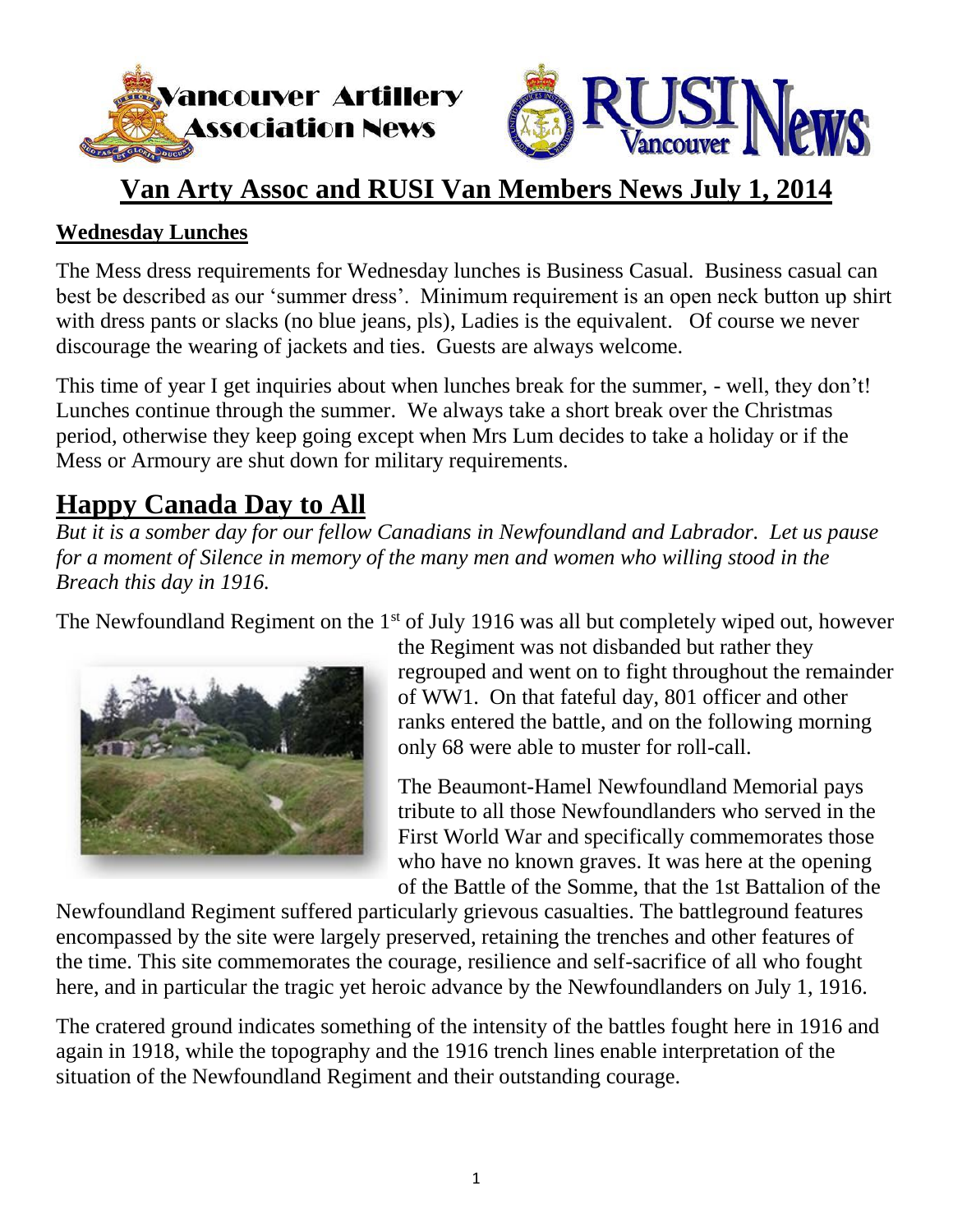

On a mound there stands a great bronze caribou stag, the emblem of the Newfoundland Regiment nobly facing in the direction of the former foe and overlooking the ground across which the battalion advanced on July 1, 1916. At the base of the statue, three bronze tablets carry the names of 814 members of the Royal Newfoundland Regiment, the Newfoundland Royal Naval Reserve, and the Mercantile Marine who gave their lives in the First

World War and have no known grave.

# **CF Taking Part in Search for the Ships of the Franklin Expedition**

*DAVID [PUGLIESE](http://ottawacitizen.com/author/davidpugliese2) Published on: June 20, 2014* 

OTTAWA, June 20, 2014 /CNW Telbec/ – This summer, the Government of Canada and an unprecedented number of organizations from the public, private and non-profit sectors will partner together, using state-of-the-art technology, to locate the historic ships of the ill-fated 1845 Franklin Expedition.

The 2014 Franklin Expedition will also have the added benefit of furthering our knowledge in a number of priority areas, including through the collection of important scientific information about Canada's most remote region.

The story of the North is the story of Canada. This year's expedition in the Victoria Strait supports the Government's commitment to tell this story and work with renewed determination and an expanded team of partners to discover the fate of Sir John Franklin's lost Arctic expedition.

Government partners for the 2014 Victoria Strait expedition include Parks Canada, Fisheries and Oceans Canada, the Canadian Coast Guard, the Royal Canadian Navy, Defence Research & Development Canada (DRDC) (an agency of the Department of National Defence), Environment Canada, and the Canadian Space Agency, as well as the Governments of Nunavut and Great Britain.

Private and non-profit partners include the Arctic Research Foundation, the Royal Canadian Geographical Society who additionally brings in The W. Garfield Weston Foundation, Shell Canada and One Ocean Expeditions as partners. There will be a record number of ships (4) supporting the 2014 Victoria Strait Expedition: CCGS Sir Wilfrid Laurier (Canadian Coast Guard), HMCS Kingston (Royal Canadian Navy), research vessel Martin Bergmann (Arctic Research Foundation) and One Ocean Voyager (One Ocean Expeditions), as well as a number of smaller platform vessels. Some of the leading technologies to be employed will include the Canadian Space Agency's RADARSAT-2 satellite imagery, high resolution multi-beam and side-scan sonar, Parks Canada's remotely operated underwater vehicle, and DRDC's state-ofthe-art autonomous underwater vehicle, which was developed in collaboration with privatesector partners.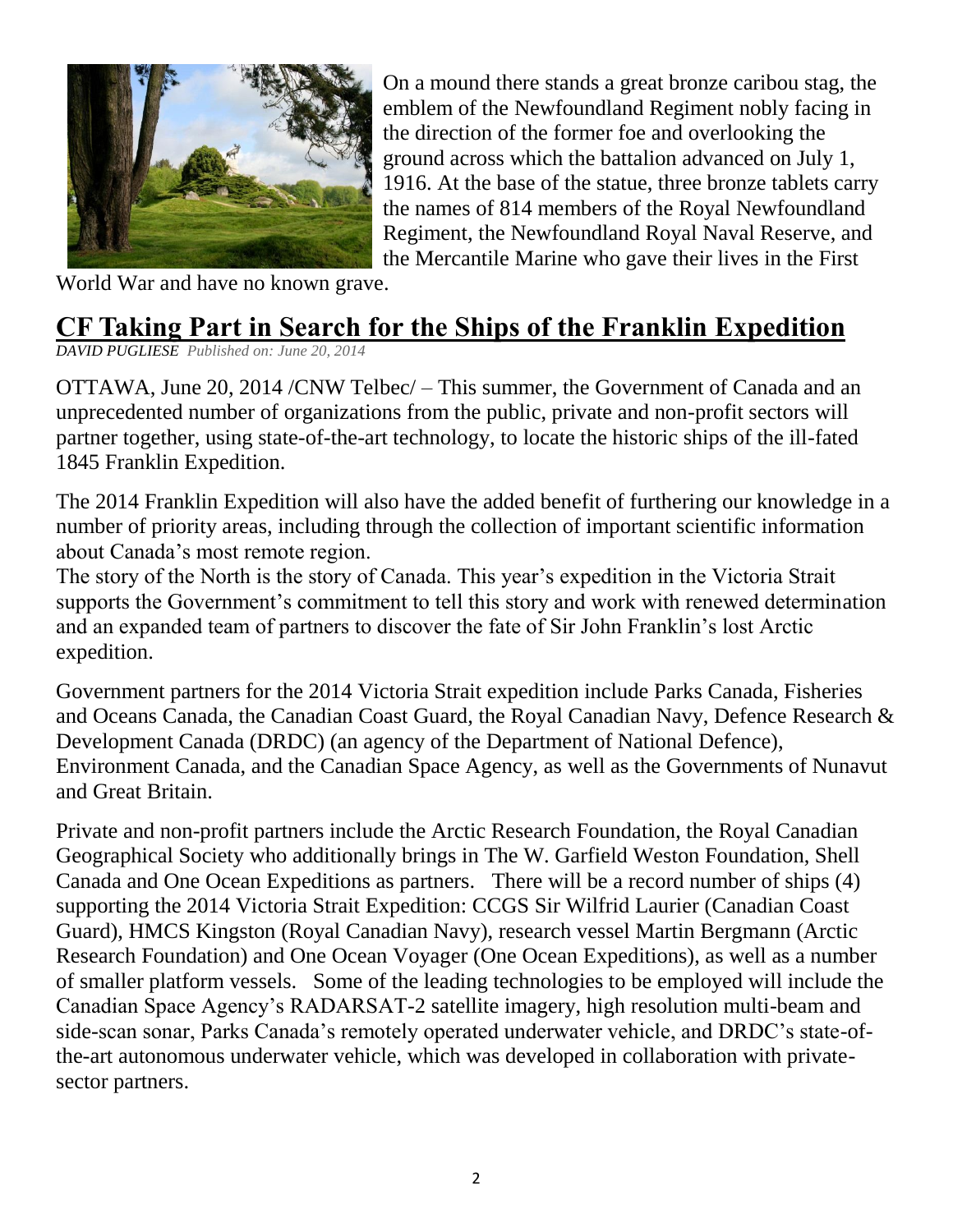## **Britain's Armed Forces 'Not Good Enough' to Deal with Jihadists**

*By Christopher Hope, Senior Political Correspondent 23 Jun 2014*

Warning from ex-defence chief, Lord Richards of Hertsmonceux, who also calls for defence spending to increase as the economy starts to grow again and says that if plans to replace regular troops with part-time reserves must work soon or junked altogether.



*Lord Richards asked in his maiden speech in the House of Lords: 'Are our armed forces in a fit state to play their role in dealing with these and other risks to our way of life?'* 

Britain's armed forces are "not good enough" to deal with the global threat of Jihadis, according to a former head of the military. Lord Richards of Hertsmonceux also called for defence spending to increase as the economy starts to grow

again and said that if plans to replace regular troops with part-time reserves must work soon or junked altogether. The comments from Lord Richards – who as General Sir David Richards was chief of the defence staff from October 2010 to July last year – will sound alarm bells in Whitehall. In his maiden speech in the House of Lords on Monday evening the peer questioned whether Britain's armed forces would be in a "fit state" to deal with threats from terrorists.

He said: "Are our armed forces in a fit state to play their role in dealing with these and other risks to our way of life? "Well, my Lords, the answer must be that it is not good enough but it is some consolation that it is better than any other allied nation except the United States." Lord Richards said that the "biggest threat confronting the free world today is that posed in my judgement by militant jihadism". He continued: "All states are equally vulnerable, including many great Muslim nations. Rather than bickering, states should cohere to confront this threat through the adoption of a multi-dimensional strategy in which all can play a constructive part. "This struggle will be generational and our leaders must stop seeking short term tactical solutions."

### **Soldiers Killed During WW1 Named Via DNA from Relatives**

*Ten soldiers who died in World War One and whose bodies were found in France five years ago have been named after DNA analysis of samples from relatives.*



*The men are due to be given a funeral with full military honours in October*

Since the discovery of the bodies in 2009 the Ministry of Defence has been tracking down potential relatives in the hope of identifying them. The remains were found during construction work near the French village of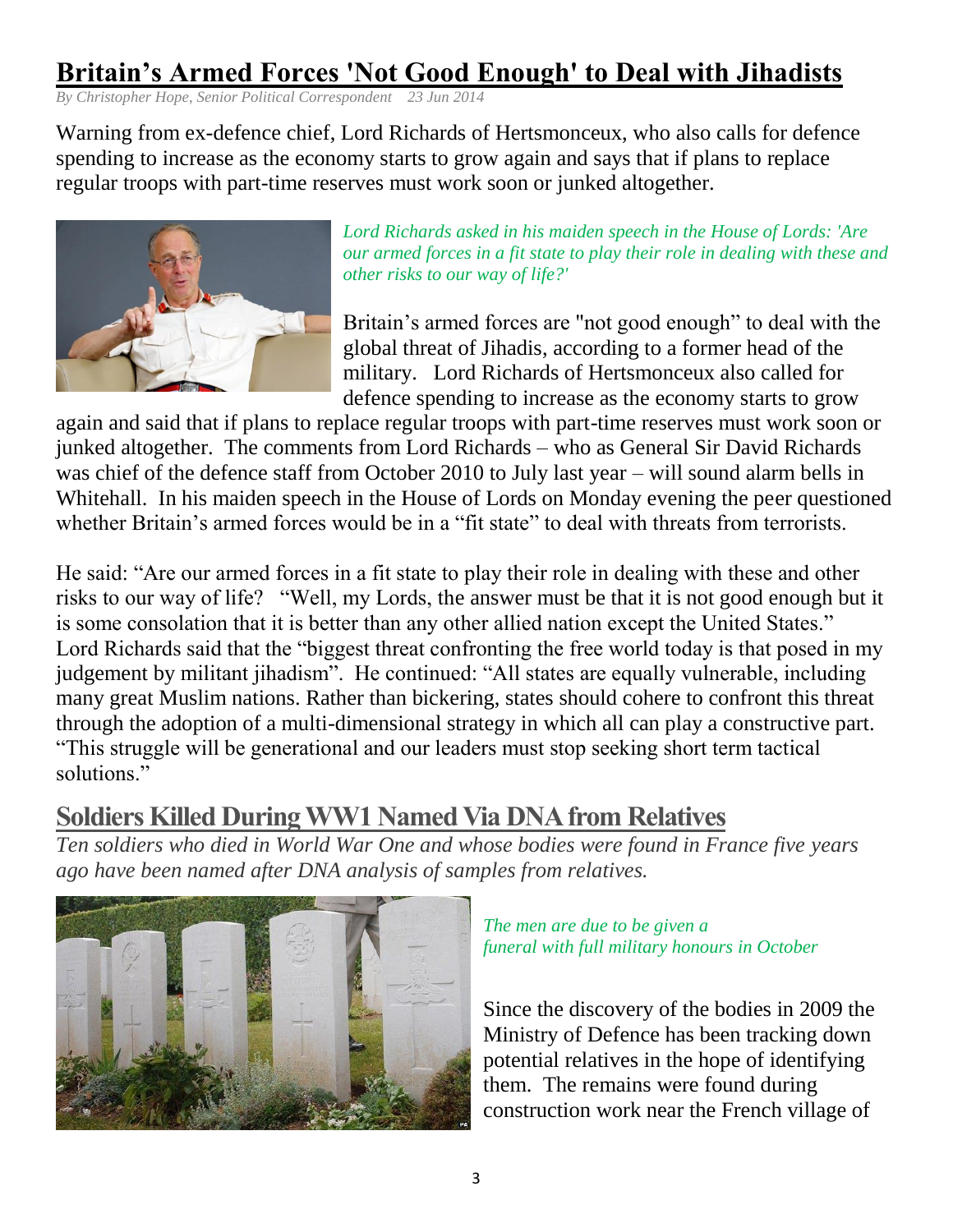Beaucamps-Ligny. They were found alongside five other bodies which are yet to be named. All the soldiers were with 2nd Battalion The York and Lancaster Regiment, and are believed to have died in battle on 18 October 1914. The men are due to be given a funeral with full military honours in October, while investigations continue to try and track down relatives for the remaining bodies.

Retired computer programmer Peter Hague, 70, of Chinley, Derbyshire said he was "astonished" to find that his cousin twice-removed Cpl Francis Carr Dyson was among those identified. "It is always strange, and poignant moment when you discover you are related to someone like this, I suppose the sadness of his death is mitigated when you know they died during service for their country," he said. The investigation team is particularly interested in speaking to the families of the following six soldiers who potentially could be among those yet to be named, they are:

- Lance Sergeant George Edwardes 9854 born in Middlesbrough
- Private Horace Foster 7147 born in Sheffield
- Private Ross Jeff 10523 born in Moss, Doncaster
- Private Gavin Lowe 9194 born in Alyth, Perthshire
- Private William Albert Sunderland 7429 born in Ripley, Derbyshire
- Private David Wilson Williams 8458 born in Thornaby, Stockton on Tees

Mr Hague, who is widowed with two children, said some years ago he had researched his own family background and was aware of the existence of Cpl Dyson. And after posting details on a genealogy website, Mr Hague said he was contacted "out of the blue" by a genealogist working on behalf of the MoD. "I gave a DNA mouth swab about six months ago, and it has led to this, it's amazing really," he said.

Defence minister Lord Astor of Hever said: "Our thoughts remain with all those who have made the ultimate sacrifice in the service of our country. "Although these soldiers fell almost a century ago, the Ministry of Defence still takes its responsibility extremely seriously to identify any remains found, trace and inform surviving relatives and to provide a fitting and dignified funeral so they rest in peace."

The funeral of the men has been organised by the 4th Battalion, The Yorkshire Regiment, which traces its history back to The York and Lancaster Regiment. The 10 soldiers who have been identified are:

- Pte Herbert Ernest Allcock, born in Leeds, with family now living in Lancashire
- Pte John Brameld, born in Sheffield with family living in Yorkshire
- Cpl Francis Carr Dyson, born in Wakefield with family now living in Derbyshire
- Pte Walter Ellis, born in Doncaster with family living in Yorkshire
- Pte John Willie Jarvis, born in Rotherham with family living in Yorkshire
- Pte Leonard Arthur Morley, born in Boxhill, Surrey with family now living in Canada
- Pte Ernest Oxer, born in Rotherham with family living in Yorkshire
- Pte John Richmond, born in Nottingham with family living in Nottinghamshire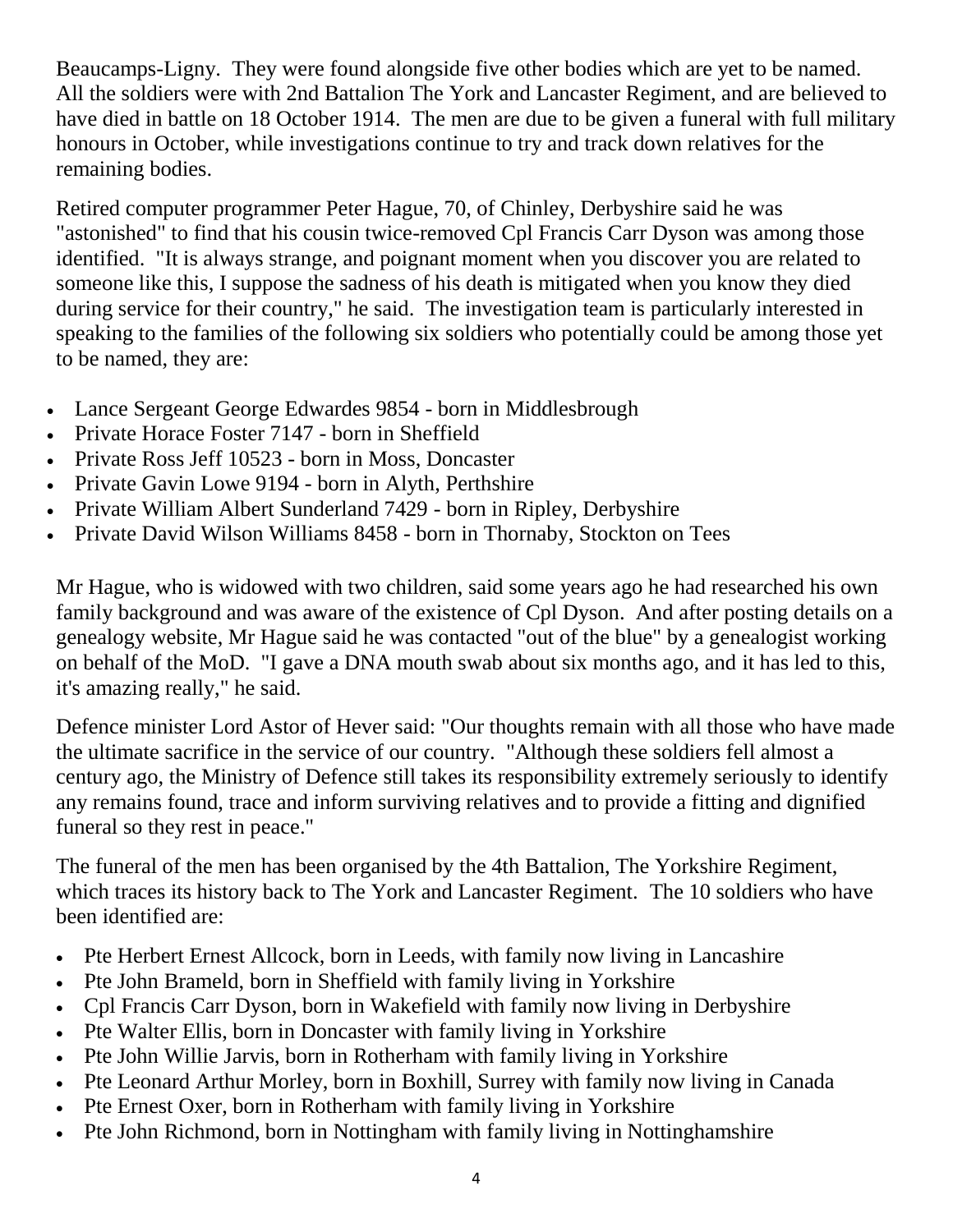- Pte William Alfred Singyard, born in Newcastle upon Tyne with family now living in Lincolnshire
- L/Cpl William Henry Warr, born in Dorset with family now living in Somerset

A DNA sample from retired BT manager Barrie Richmond was able to identify his great-uncle Pte Richmond. Mr Richmond of Ravenshead, Nottinghamshire said: "We are surprised and amazed and excited - and humbled. He was a great-uncle we didn't know anything about perhaps it was the grief that people didn't want to speak about it. "We have found out so much about him. He enlisted in October 1904, signed on for three years, served in India, then worked in the lace making industry before being recalled in 1914. "He was from Radford, Nottinghamshire, and married wife Ellen, but they had no children."

For 69-year-old retired teacher, Marlene Jackson of Garstang, Lancashire, she discovered she had a great-uncle, when her DNA matched that of Pte Allcock. She said: "It was quite a surprise when they initially phoned, I had no idea I had a great-uncle, it was never talked about in the family. "They said would I mind giving my DNA, and I did and now it's confirmed. "He was the brother of my grandmother Ethel, who died aged 102 in 1988. He had enlisted as a soldier and served in India and Ireland before the war, leaving his wife, also Ethel, and two daughters when he died. "I feel quite emotional about this, I never knew I had a great-uncle who had died in France. We're going to the re-burial in October." And for Maureen Simpson, 75, from Stradbroke, Sheffield, who is the grand-daughter of Pte Brameld, the process had allowed her to "close the book" on the mystery of her relative's final resting place. "It will be lovely to see them properly buried. It is what they deserve," she said.

## **Trashed: US Gear in Afghanistan to be Sold, Scrapped**

*Billions worth of equipment will be left in a country with a legacy of foreign invasion. By Paul D. Shinkman June 4, 2014* 



*Much of the US military equipment currently in Afghanistan will be destroyed or disposed of by 2016.*

About half of the US military vehicles still in Afghanistan – worth billions of dollars – aren't coming home, and instead will be destroyed or otherwise disposed of by 2016, officials say. An even higher percentage of the rest of the remaining equipment also will be scrapped or left behind. US troops received their marching

orders last week for their final years in Afghanistan: President Barack Obama said 9,800 will remain in the country after the end of 2014. Half of those troops will come out by the end of next year, followed by the remainder by the end of 2016. The only military personnel enduring past then will be the "normal military presence" at the US Embassy in Kabul, working on foreign military sales and assistance.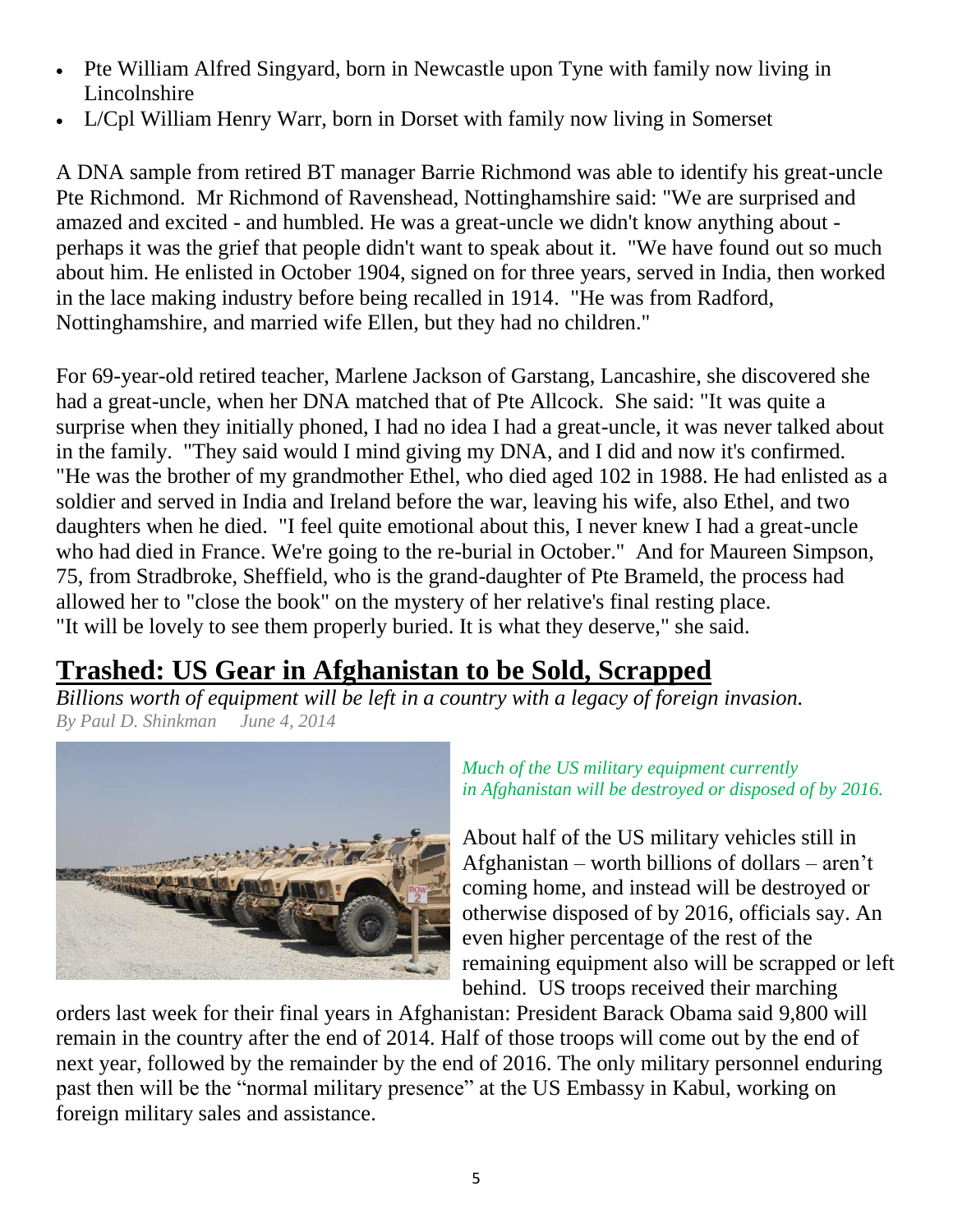There is roughly \$36 billion of US military equipment currently in Afghanistan, which in its used state is now worth about \$8 billion. Of that, only \$3 billion to \$4 billion worth will be shipped out of the country, largely by air, and on to foreign ports for the return journey home. The rest will be destroyed, given away or perhaps sold.

The total cost for moving all the equipment is as much as \$6 billion. "A lot of the cargo will come out and be reset to be used by the Department of Defense," says Army Col. Glenn Baca, operations chief for the Military Surface Deployment and Distribution Command. Some of the equipment will return to military depot yards to be refurbished and redistributed to Army or Marine Corps units. "Then there is some equipment that is in excess to the US Department of Defense's needs."



#### *An older MRAP model designed for Iraq.*

Those supplies, vehicles or pieces of gear are either worn out or technologically outdated. Some will be given to the Afghan government or put on the market for foreign military sales. For example, about 150 Mine-Resistant Ambush Protected vehicles, or MRAPs, are to be sold to the Croatian government. All foreign militaries are responsible for shipping the

equipment they purchase, Baca says. There were about 20,000 vehicles in Afghanistan when the drawdown efforts began. Roughly half are still there: 5,000 to 7,000 will be brought back to the US this year, and roughly 5,000 will be disposed of or left in Afghanistan by 2016. The drawdown remains dangerous work. Military intelligence indicates the number of attacks against outbound shipments has stayed within "historical norms," Baca says, despite the total number of troops in Afghanistan shrinking from more than 100,000 to its current level of just 32,800. "We haven't had one security instance which has inhibited our ability to move," he adds.

Ending the war footing in Afghanistan represents a herculean effort for logistics teams aiming to pull out or otherwise dispose of all the equipment in landlocked Afghanistan, which at its peak in 2011 was home to 101,000 US troops. US News visited a string of closing forward operating bases and airfields last summer. "It's almost like cleaning out a basement," Air Force



Senior Master Sgt. Jason Lamoureux, a terminal manager at Bagram Air Field, said last July. "There's some ugly stuff coming through."

### *A newer MRAP model designed for Afghanistan.*

All US bases in Afghanistan are shrinking, except for the sprawling Bagram in eastern Afghanistan, considered a key linchpin for international air traffic.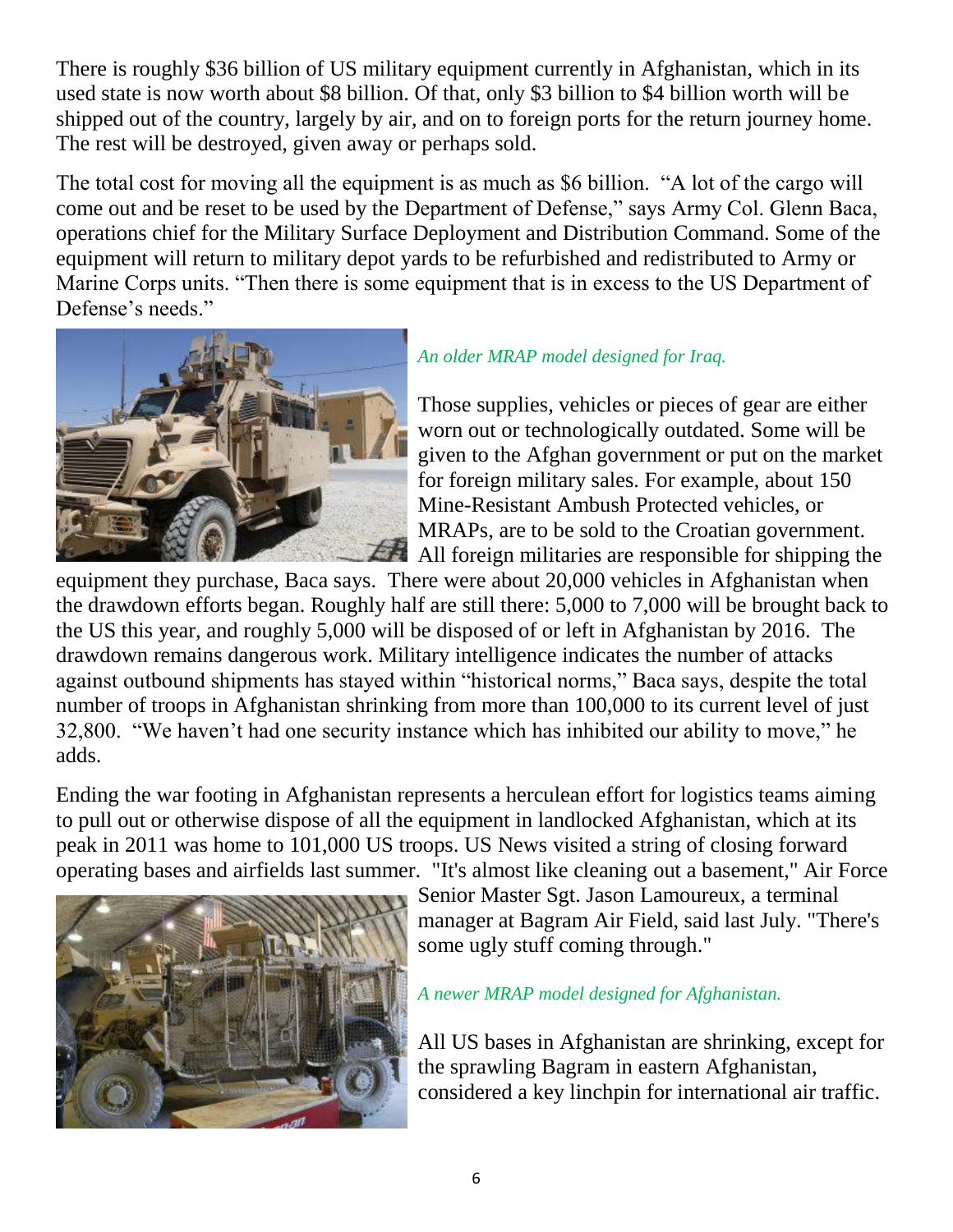It showed no signs of downsizing last summer, and instead was home to new construction projects.

Afghanistan's geographic position means the drawdown effort takes place largely by ground or, if the military is willing to pay the much higher price, by air. The \$6 billion price tag for the remaining drawdown efforts depends on no major kinks related to the outbound land routes. Last summer, roughly 90 percent of US shipments out of Afghanistan were traveling by ground. Political troubles, particularly with countries like neighboring Pakistan, now have forced the US to lean on the more expeditious but significantly more expensive air option. Pakistan has routinely closed off use of its overland routes, citing anger over US policies that include the use of armed drones in the country's tribal northern reaches. Road closures then prompt immediate storage costs, while drivers are forced to wait, Baca says. "The benefit is it can be done much more expeditiously" by air, Baca says. The military has also switched its food distribution contractor to a company that, unlike its predecessor, moves the bulk of its shipments by air. The other ground alternative is the Northern Distribution Network, a particularly complicated route out of northern Afghanistan that entails traveling through Central Asia, Russia and up through to the Baltics. "That route had a lot of value for us when Pakistan was locked up, but it's a route that takes a long time to transit," Baca says. Recent tensions with Russia have not caused any logistical problems with the route, he says, though US military planners are now taking further precautions: Every single piece of equipment that enters or exits Russia is carefully logged to ensure that it completes the journey. "Let's say the Russians were to shut down the roads … We need to know what we have in Russia," he says, adding the US does not want any cargo stuck there. So far, there have been no problems clearing the shipments through Russian customs. "Materially, the situation hasn't affected the way we move cargo. It has made us monitor more closely the cargo that is transiting in case the situation changes rapidly," he says.

### **Lower Mainland MFRC Newsletter**

The July edition is now available at:

[http://www.familyforce.ca/sites/MainlandBC/EN/Documents/07Jul14News.pdf](http://familyforce.us4.list-manage.com/track/click?u=995fa2f33a4c0b0a0b43de6d6&id=31fcb998a2&e=e1ac39bf47)

## **Finding the Fallen**

• Knowledge Network. Tuesday evening at 2000hrs, starting Jun 3<sup>rd</sup>.

Episode 5 – July 1st Passchendaele 1917 - Drowning in Mud

In Northern Belgium lies the site of the infamous battle of Passchendaele, fought in 1917, a place where man and beast drowned in a churning sea of mud. As the team unearth the remains of a complex trench system, they discover one of the first modern wristwatches - a technological innovation that was born of war.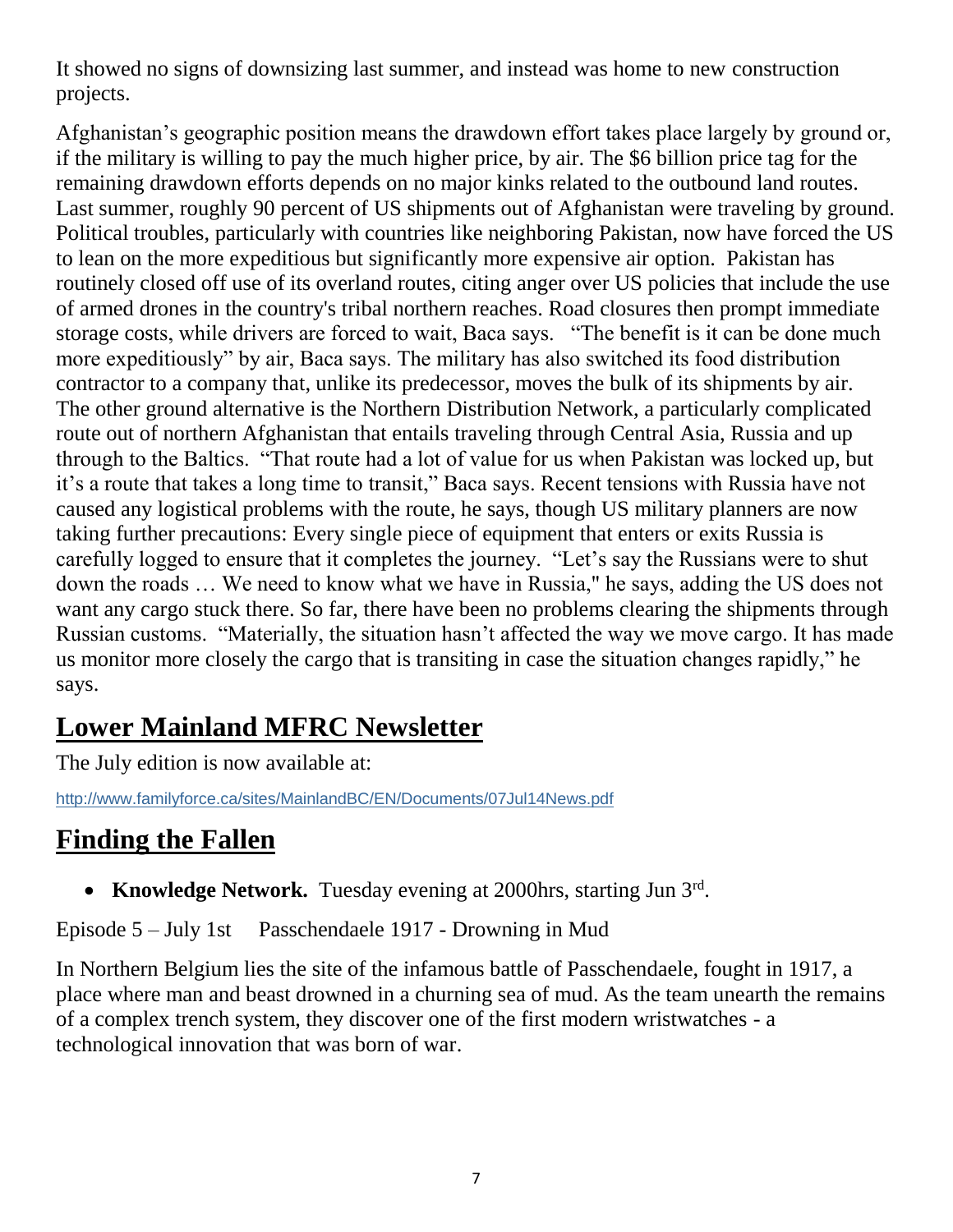## **Who is it?**



Last Week: No feedback on IDs for this picture. There was some discussion on the location with some thinking Sarcee and others Albert Head.

**This Week:** A soldierly bearing has always been associated with height, Gurkhas being the exception. However, reality shows that being less than basketball player height is actually an advantage, particularly when exiting a burning armoured vehicle, or when evading enemy fire,



or even when avoiding one's sergeant-major's gaze when volunteers are called for.

This undated photo shows a bemused brigadier inspecting the prototype for a new model of ecologically efficient, space-saving soldier, suitable for a new generation of smaller vehicles and weaponry. Or does it? Can you shine some light on this moment in time? Date and names would be most welcome. Send your answers to the editor, or to the author (both close to the efficient size shown in the photo) John Redmond [\(johnd.\\_redmond@telus.net\)](mailto:johnd._redmond@telus.net).

### **From the 'Punitentary'**

Yesterday I accidentally swallowed some food colouring. The Doctor says I'm OK, but I feel like I've dyed a little inside.

### **Murphy's other Laws**

Undetectable errors are infinite in variety, in contrast to detectable errors, which, by definition, are limited.

### **Quotable Quotes**

Failure is simply the opportunity to begin again, this time more intelligently. *Henry Ford*.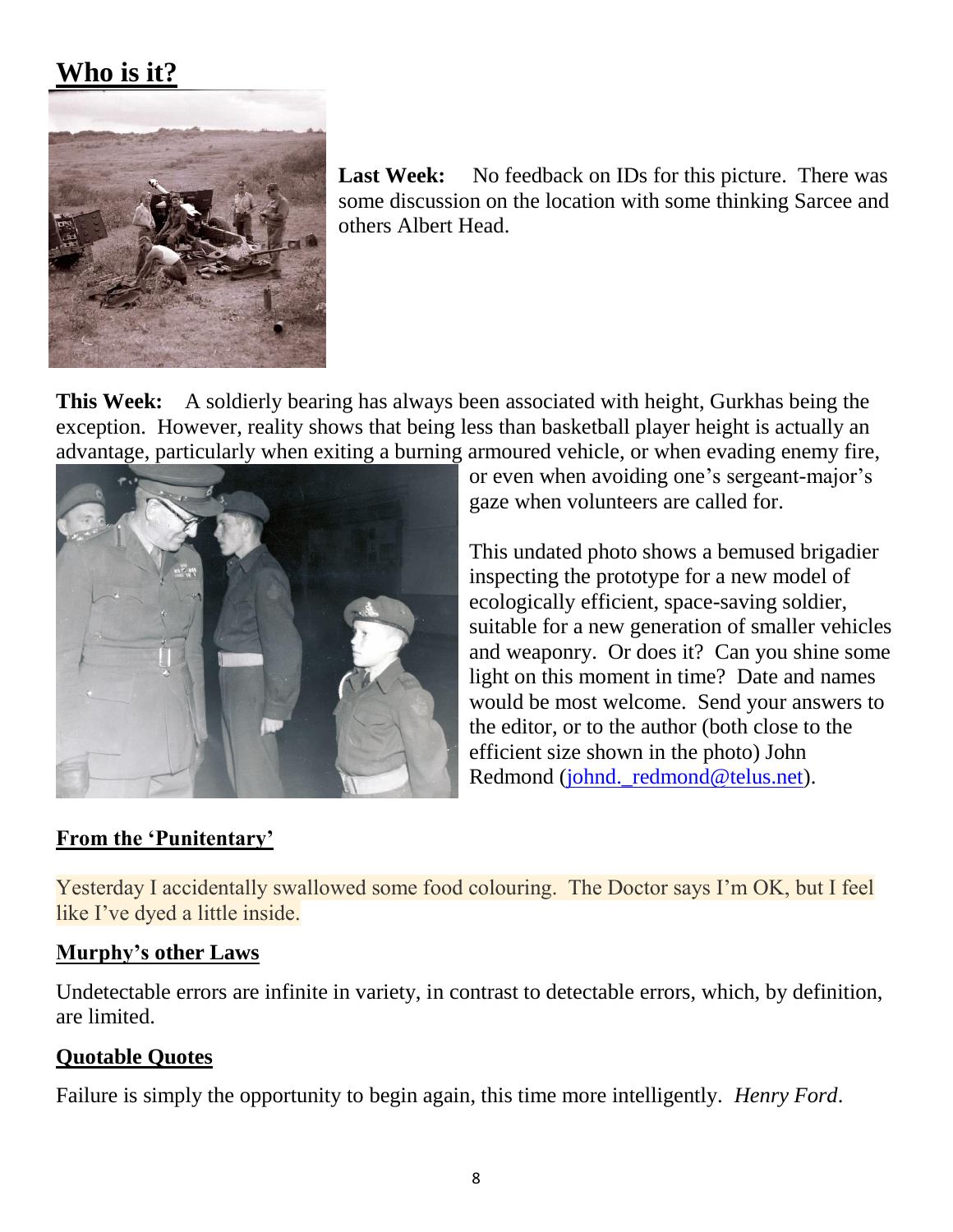## **Seats for Soldiers VI**